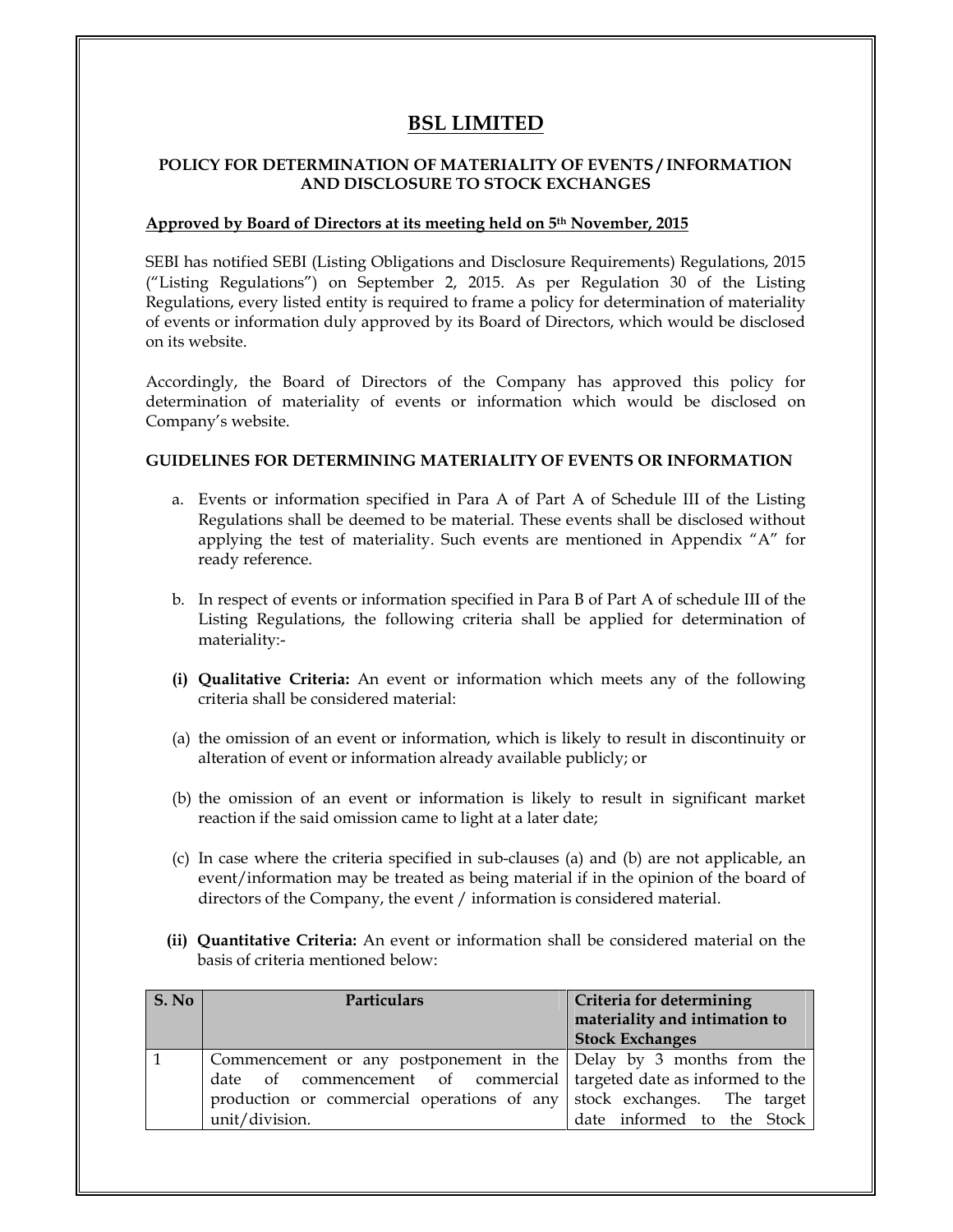|                |                                                                                                                                                                                                                                                                           |                                                                                                                                                                                                                        | Exchanges should be set in a                                                                                                                                                                                                                                                                                                           |
|----------------|---------------------------------------------------------------------------------------------------------------------------------------------------------------------------------------------------------------------------------------------------------------------------|------------------------------------------------------------------------------------------------------------------------------------------------------------------------------------------------------------------------|----------------------------------------------------------------------------------------------------------------------------------------------------------------------------------------------------------------------------------------------------------------------------------------------------------------------------------------|
|                |                                                                                                                                                                                                                                                                           |                                                                                                                                                                                                                        | realistic manner.                                                                                                                                                                                                                                                                                                                      |
| $\overline{2}$ | Change in the general character or nature of<br>business brought about by arrangements for<br>strategic, technical, manufacturing, or marketing<br>tie-up, adoption of new lines of business or<br>closure of operations of any unit/division<br>(entirety or piecemeal). |                                                                                                                                                                                                                        |                                                                                                                                                                                                                                                                                                                                        |
|                | 2.1                                                                                                                                                                                                                                                                       | Arrangements for strategic, technical,<br>manufacturing, or marketing tie-up                                                                                                                                           | If the arrangement changes the<br>turnover of the Company by<br>more than 15%.                                                                                                                                                                                                                                                         |
|                | 2.2                                                                                                                                                                                                                                                                       | Adoption of new line(s) of business                                                                                                                                                                                    | If the new line of business<br>changes the turnover of the<br>Company by more than 15%.                                                                                                                                                                                                                                                |
|                | 2.3                                                                                                                                                                                                                                                                       | Closure of operations of any<br>unit/division - (entirety or piecemeal)                                                                                                                                                | If the closure of operations of a<br>unit/division<br>decreases<br>the<br>turnover of the Company by<br>more than 15%.                                                                                                                                                                                                                 |
| 3              | 3.1                                                                                                                                                                                                                                                                       | Capacity addition or product launch.<br>Capacity addition                                                                                                                                                              | 15% or more addition to the<br>existing capacity of a unit or<br>addition<br>of<br>Greenfield<br>a<br>unit/location.                                                                                                                                                                                                                   |
|                | 3.2                                                                                                                                                                                                                                                                       | Product launch                                                                                                                                                                                                         | If the new product adds to<br>turnover<br>of<br>existing<br>the<br>Company by more than 15%.                                                                                                                                                                                                                                           |
| 4              | Awarding, bagging/ receiving, amendment or<br>awarded/bagged<br>of<br>termination<br>orders/contracts, not in the normal course of<br>business.                                                                                                                           |                                                                                                                                                                                                                        |                                                                                                                                                                                                                                                                                                                                        |
|                | 4.1                                                                                                                                                                                                                                                                       | Awarding of order(s)/contract(s)                                                                                                                                                                                       | Value above Rs. 150 Cr per<br>purchase order/contract, which<br>are not in normal course of<br>business.                                                                                                                                                                                                                               |
|                | 4.2<br>4.3                                                                                                                                                                                                                                                                | Bagging/Receiving of orders/contracts<br>Amendment or termination of<br>orders/contracts                                                                                                                               | Value above Rs. 150 Cr per sale<br>order/contract, which are not in<br>normal course of business.<br>Amendment worth Rs. 15 Cr<br>a)<br>per order/contract, which<br>are not in normal course of<br>business.<br>Termination of orders/<br>b)<br>contracts, which are not in<br>normal course of business<br>for values defined in 4.1 |
| 5              | and                                                                                                                                                                                                                                                                       | Agreements (viz. loan agreement(s)<br>(as<br>a<br>borrower) or any other agreement(s) which are<br>binding and not in normal course of business)<br>revision(s)<br>amendment(s)<br>or<br>or<br>termination(s) thereof. | and 4.2 above.<br>Binding agreements not in<br>normal course of business for<br>value in excess of Rs. 150 Cr.                                                                                                                                                                                                                         |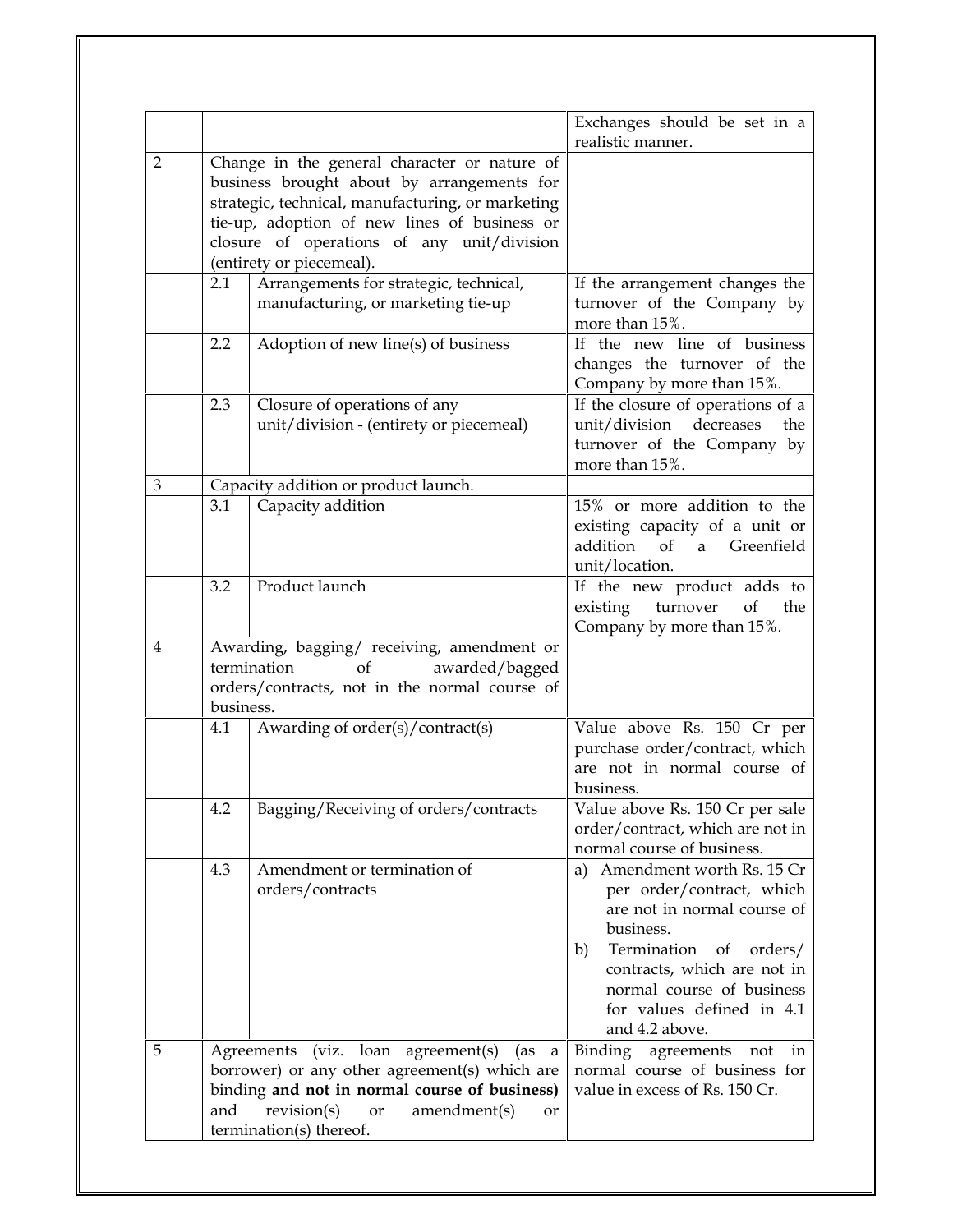| 6  |                                                   | Disruption of operations of any one or more                                       |                                                                 |
|----|---------------------------------------------------|-----------------------------------------------------------------------------------|-----------------------------------------------------------------|
|    |                                                   | units or division of the Company due to natural                                   |                                                                 |
|    |                                                   | calamity (earthquake, flood, fire etc.), force                                    |                                                                 |
|    |                                                   | majeure or events such as strikes, lockouts etc.                                  |                                                                 |
|    | 6.1                                               | At the time of occurrence                                                         | Where the disruption continues<br>for 15 days or more.          |
|    | 6.2                                               | Regularly, till complete normalcy is                                              | At a frequency of 120 days or                                   |
|    |                                                   | restored.                                                                         | till<br>normalcy is<br>restored                                 |
|    |                                                   |                                                                                   | whichever is earlier                                            |
| 7  | Effect(s) arising out of change in the regulatory |                                                                                   | Annual Profit impact equivalent                                 |
|    |                                                   | framework applicable to the Company.                                              | that<br>of<br>of<br>10%<br>$\sigma$ f<br>the                    |
|    |                                                   |                                                                                   | immediately preceding year or<br>Rs. 10 Cr whichever is higher. |
| 8  |                                                   | Litigation(s) / dispute(s) / regulatory action(s)                                 |                                                                 |
|    |                                                   | with impact.                                                                      |                                                                 |
|    | 8.1                                               | At the time of becoming the party                                                 | 5% of Turnover or 10% of Net                                    |
|    | 8.2                                               |                                                                                   | worth, whichever is higher.<br>At an interval of six months.    |
|    |                                                   | Regularly till the litigation is concluded or<br>dispute is resolved.             |                                                                 |
| 9  |                                                   | Fraud/defaults etc. by directors (other than key                                  |                                                                 |
|    |                                                   | managerial personnel) or employees of listed                                      |                                                                 |
|    | entity.                                           |                                                                                   |                                                                 |
|    | 9.1                                               | At the time of unearthing of fraud or                                             | Fraud/default of Rs. 1 Cr or                                    |
|    |                                                   | occurrence of the default/arrest                                                  | more                                                            |
|    | 9.2                                               | Subsequently<br>intimate<br>the<br>stock                                          | At a frequency of 90 days.                                      |
|    |                                                   | exchange(s) further details regarding the<br>fraud/default.                       |                                                                 |
| 10 |                                                   | Options to purchase securities (including any                                     | Launch of any scheme after                                      |
|    |                                                   | Share Based Employee Benefit (SBEB) Scheme)                                       | necessary approvals.                                            |
|    |                                                   | at the time of instituting the scheme after                                       |                                                                 |
|    |                                                   | necessary approvals.                                                              |                                                                 |
| 11 |                                                   | Giving of guarantees or indemnity or becoming                                     | For a value in excess of 10% of                                 |
|    |                                                   | a surety for any third party.                                                     | net worth.                                                      |
| 12 |                                                   | Granting, withdrawal, surrender, cancellation or                                  | 15%<br>Impact<br>exceeding<br>of                                |
|    |                                                   | suspension of key licenses or regulatory                                          | turnover.                                                       |
|    | approvals.                                        |                                                                                   |                                                                 |
| 13 |                                                   | Any other information/event viz.<br>major                                         | 15%<br>Impact<br>exceeding<br>οf                                |
|    |                                                   | development that is likely to affect business, e.g.                               | turnover.                                                       |
|    |                                                   | emergence of new technologies, expiry of                                          |                                                                 |
|    |                                                   | patents, any change of accounting policy that                                     |                                                                 |
|    |                                                   | may have a significant impact on the accounts,                                    |                                                                 |
|    |                                                   | etc. and brief details thereof and any other                                      |                                                                 |
|    |                                                   | information which is exclusively known to the                                     |                                                                 |
|    |                                                   | listed entity which may be necessary to enable                                    |                                                                 |
|    |                                                   | the holders of securities of the listed entity to                                 |                                                                 |
|    |                                                   | appraise its position and to avoid the<br>establishment of a false market in such |                                                                 |
|    | securities.                                       |                                                                                   |                                                                 |
|    |                                                   |                                                                                   |                                                                 |

Notes:

<del>.</del>.<br>In circumstances where 'qualitative' test may not be applicable 'quantitative' test may a.m cheams ances where spannaring<br>be applied to determine materiality.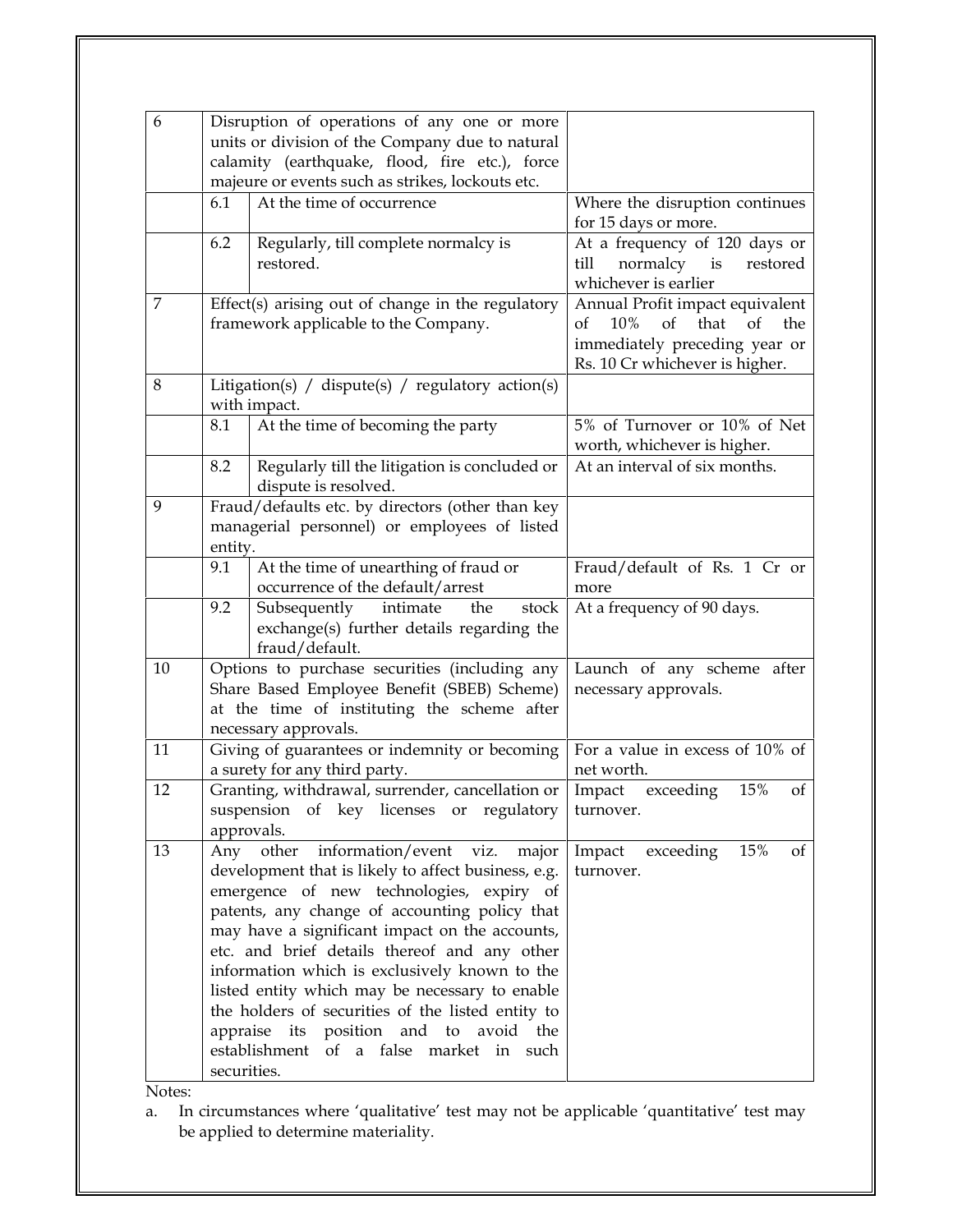- b. Turnover indicated above means revenue from operations, as reflected in the latest available audited annual balance sheet of the Company.
- c. The Company does not have listed non-convertible debt securities/non-convertible preference shares, accordingly the events/information relating thereto do not form a preference shares, according

## **Authorization for determining materiality ofan event or information:**

The Chief Financial Officer is hereby authorised for the purpose of determining materiality of an event or information and forthe purpose of making disclosures to Stock Exchange(s) under regulation 30(5) of the Listing Regulations. The contact details of the Chief Financial Officer are as under:

| Name and Address       | Telephone/Fax No           | E-mail Id                   |
|------------------------|----------------------------|-----------------------------|
| Praveen Jain           | Phone: +91-1482-246801-806 | praveenjain@bslsuitings.com |
| 26, Industrial Area,   | Fax: +91-1482-246807       |                             |
| Gandhi Nagar,          |                            |                             |
| Bhilwara-311001 (Raj.) |                            |                             |

A procedure for regular conveyance of relevant information and events to the CFO is being laid down separately, so that functional/departmental head keep the CFO duly informed in this regard. The CFO shall in any case disclose allrelevant information/events as they come to his notice in normal course of his duties. In case the position of CFO is vacant, the Board authorises the Company Secretary to ensure compliance of the policy.

## **Disclosure to Stock Exchanges:**

The authorised person shall ascertain the materiality of events or information based on above guidelines and make appropriate disclosure(s) to the Stock Exchanges (with simultaneous intimation to Board of Directors) as under:

- 1) Outcome of Board meeting : Within 30 minutes of the closure of the meeting
- 2) Events or information specified in Para A of Part A of Schedule III of the Listing Regulations shall be disclosed as soon as reasonably possible and not later than 24 hours from the occurrence of event or information.
- In other cases within 24 hours of any event/information becoming material.

#### **Display:**

The Company will disclose on its website all such events or information which have been disclosed to Stock Exchange(s). Further, the policy shall be displayed on the Companyís website and intranet.

## **Modification in the Policy:**

The Board of Directors may at its sole discretion modify this Policy at any time as it may deem fit in view of various factors including the changes in applicable laws and regulations and change in turnover significantly.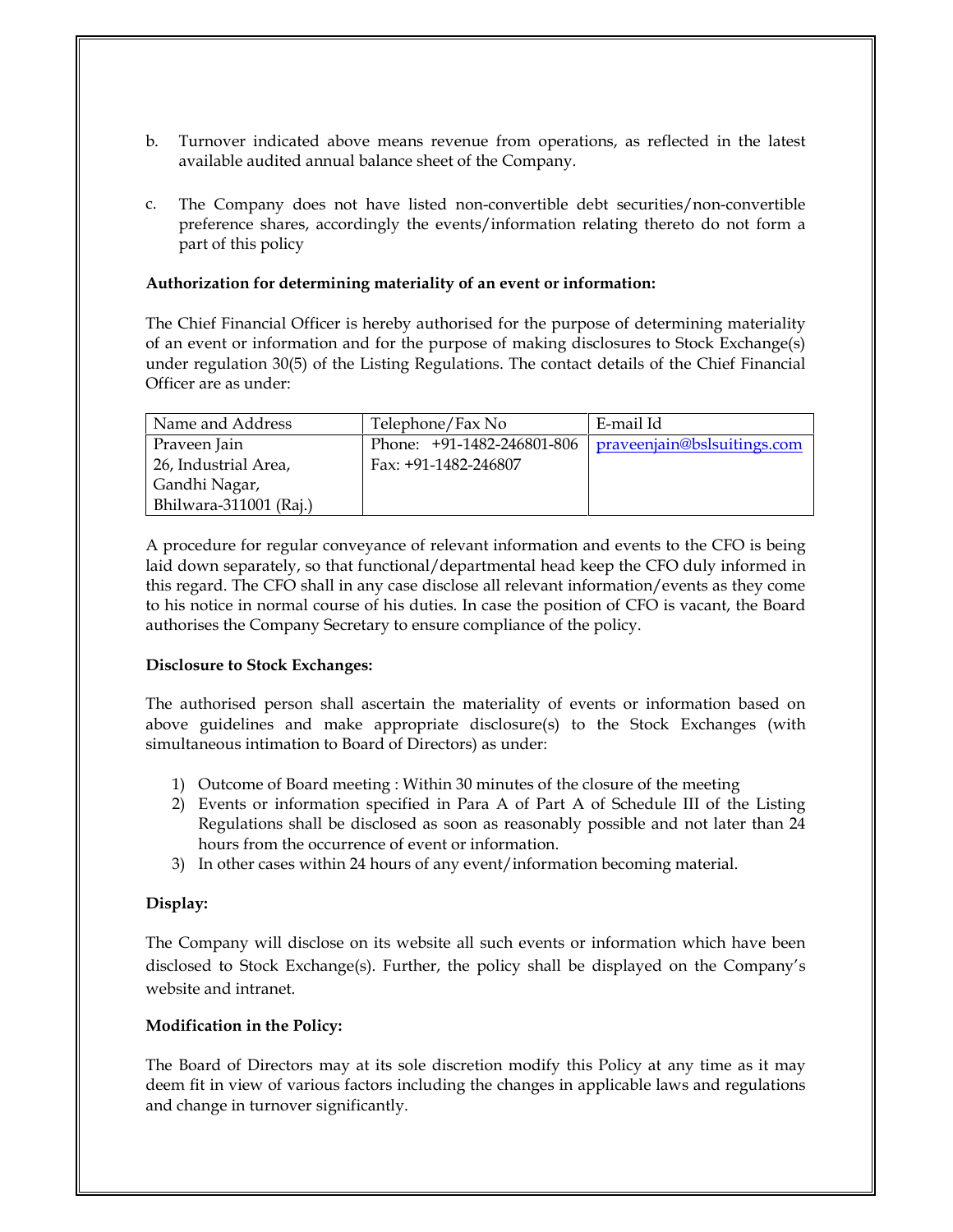#### **APPENDIX-A**

#### **Events or information specified in Para A of PartA of Schedule III of the Listing Regulations deemed to be material are as under**:

1. Acquisition(s) (including agreement to acquire), Scheme of Arrangement (amalgamation/ merger/ demerger/restructuring), or sale or disposal of any unit(s), division(s) or subsidiary of the Company orany other restructuring.

Explanation.- For the purpose of this sub-para, the word 'acquisition' shall mean,-

- (i)acquiring control, whether directly or indirectly; or,
- (ii)acquiring or agreeing to acquire shares or voting rights in, a company, whether directly or indirectly, such that -

(a) the Company holds shares or voting rights aggregating to five per cent or more of the shares or voting rights in the said company, or:

- (b) There has been a change in holding from the last disclosure made under sub-<br>clause (a) of clause (ii) of the Explanation to this sub para and such change (a) of clause (ii) of the Explanation to this sub-para and such change  $\frac{1}{2}$  exceeds two per cent of the total shareholding or voting rights in the said company.
- 2. Issuance or forfeiture of securities, split or consolidation of shares, buyback of securities, any restriction on transferability of securities or alteration in terms or structure of existing securities including forfeiture, reissue of forfeited securities, alteration of calls, redemntion of securities etc. alteration of calls, redemption of securities etc.
- 3. Revision in Rating(s).
- 4. Outcome of Meetings of the board of directors: The Company shall disclose to the Exchange(s), within 30 minutes of the closure of the meeting, held to consider the following:

a) dividends and/or cash bonuses recommended or declared or the decision to particulation and the date on which dividend shall be paid/dispatched:

b) any cancellation of dividend with reasons thereof;

c) the decision on buyback of securities;

d) the decision with respect to fund raising proposed to be undertaken